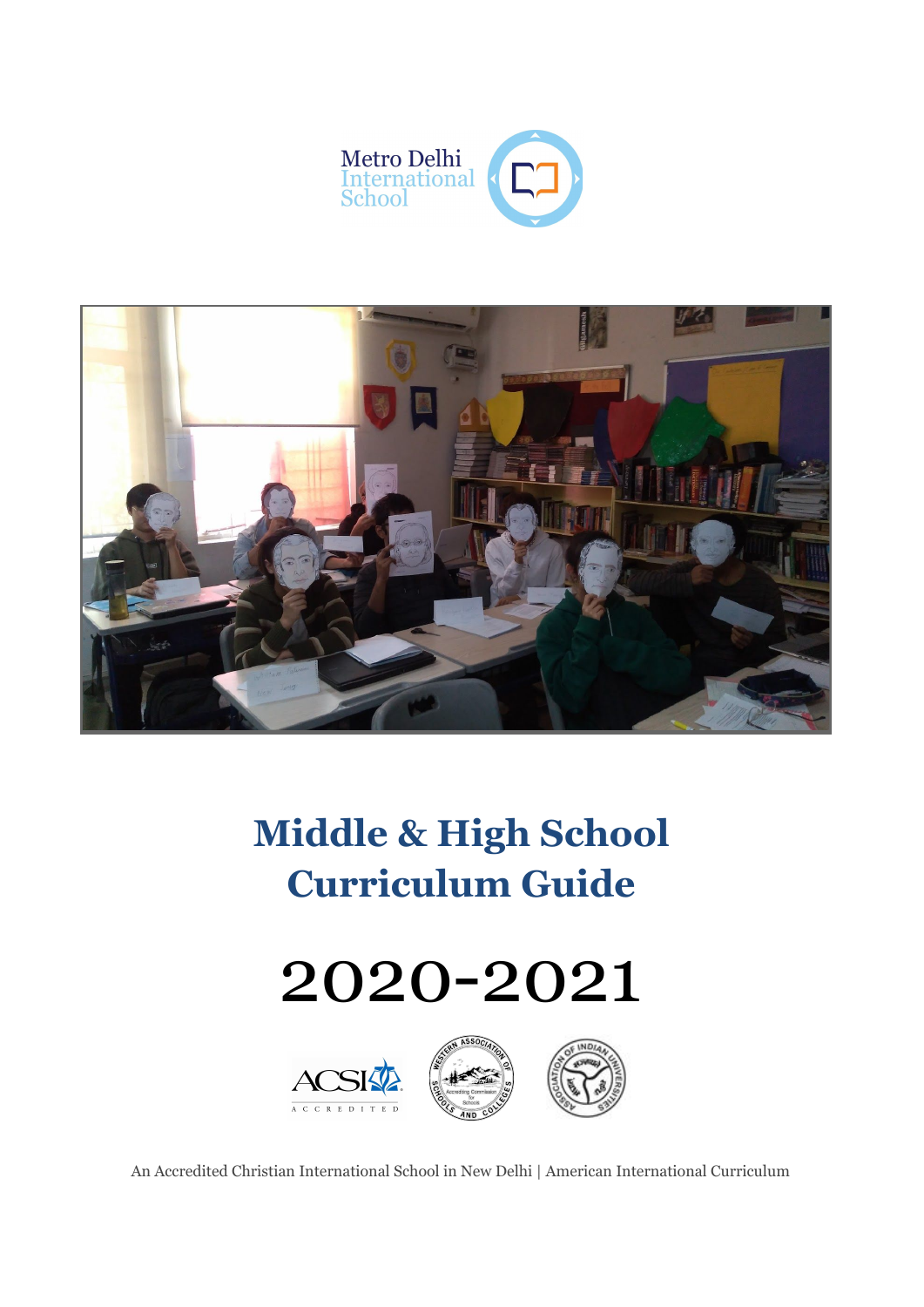# **Contents**

- I: Accreditation
- II: Middle School Academic Program | English as a Second Language (ESL)
- III: High School Academic Program | Graduation Requirements
- IV: Other MDIS Graduation Requirements
- V: General University Entry Requirements
- VI: Course Enrollment and Selection
- VII: Sequence of Core Courses
- VIII: Homework & Assignment Policies
- IX: Grading & Grade Point Average (GPA)
- X: High School Transfers
- XI: Semester Examinations
- XII: External Exams (MAP, PSAT, SAT, ACT, AP, etc.)
- XIII: Technology in the Classroom (BYOD and Google Classroom)
- XIV: Plagiarism

# **I: Accreditation**

Seventeen years ago, the founders of Metro Delhi International School (MDIS) sought to found an American curriculum school in the National Capital Region that was affordable, international, and Christian. Stemming from the core values of academically-focused and excellence-driven, the MDIS leadership team began the road to dual accreditation through the Western Association of Schools and Colleges (WASC) and the Association of Christian Schools International (ACSI). Since 2014, MDIS has been accredited by both associations.

MDIS provides a university preparatory education leading to the Metro Delhi International School High School Diploma recognised around the world as a basis for university admission. The MDIS Diploma has been recognised as equivalent to the 10+2 system in Indian Schools by the Association of Indian Universities. This means that graduates of Metro Delhi International School seeking admission in Indian universities present only their diploma and their academic transcript of internal grades when they apply, in addition to presenting an equivalence certificate from the Association of Indian Universities.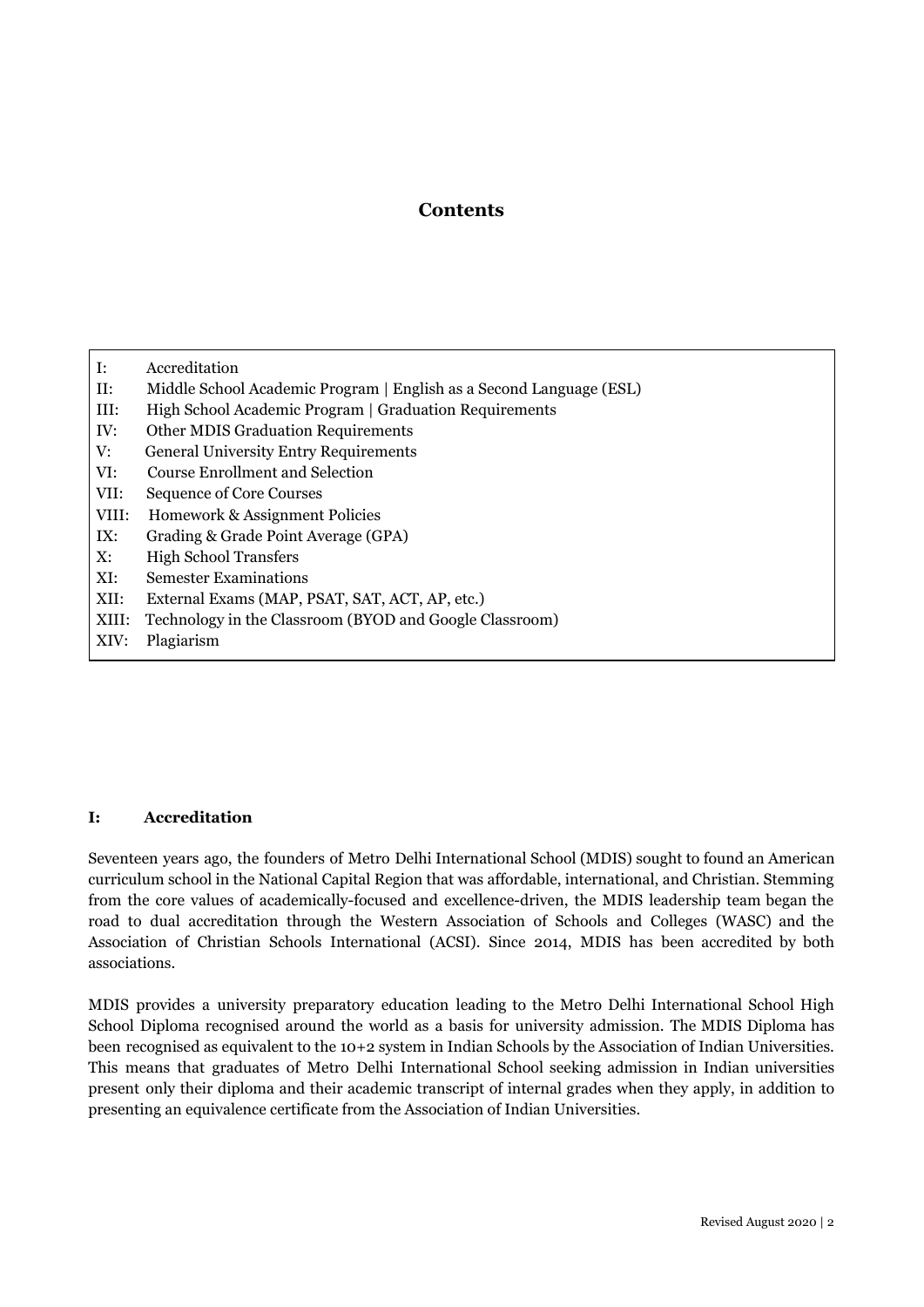# **II: Middle School Academic Program**

The middle school years (6th-8th grade), or early adolescence, are critical as children mature not only physically and socially, but also mentally. According to Piaget's theory of cognitive development, early adolescents are developing from concrete, fact-based thinkers to become capable of more abstract, hypothetical thinking.

The goal of our middle school curriculum--grounded in our awareness of students' developmental needs--is to gradually build students in the knowledge and skills (especially reading, writing, thinking, and organizational skills) that will prepare them to succeed in rigorous college-prep high school courses. One of the key differences between elementary and middle school is that middle school students take semester exams in their academic subjects, to accustom them to exam preparation before they reach high school.

All middle school students take the core subjects of English Language Arts (ELA), Math, Science, Social Studies, and Theology each year. They also take other specials (Music, Art, Drama, Foreign Language, PE, etc.) as teachers are available.

| <b>Subject</b>        | <b>Details</b>                                                                                                                                                                                                                                                                         |
|-----------------------|----------------------------------------------------------------------------------------------------------------------------------------------------------------------------------------------------------------------------------------------------------------------------------------|
| <b>ELA</b>            | Includes various novel studies and creative/academic writing projects, as well as<br>vocabulary building and grammar instruction.                                                                                                                                                      |
| <b>Math</b>           | Using the MEP (Maths Enrichment Programme www.cimt.org.uk) for grades 6<br>through 8, this readies students for beginning Algebra 1 or Geometry in grade 9.                                                                                                                            |
| <b>Social Studies</b> | Grade 6: Early history of Mesopotamia; Sumeria to Persia and Egypt<br>Grade 7 and 8 a two year rotating course<br>Year 1: Ancient Far East History, Early Greece and Rome, Early Islam.<br>Year 2: World War 1, World War 2, the rise of Communism with a focus on<br>China and Russia |
| <b>Science</b>        | Integrated science study:                                                                                                                                                                                                                                                              |
|                       | Grade 6: Physical Science: Matter, Types of Energy, Energy and Waves, Force<br>and Motion, Electricity and Magnetism, Engineering Design (Systems)                                                                                                                                     |
|                       | Grade 7/8: Rotating subjects with combined 7/8th graders                                                                                                                                                                                                                               |
|                       | Year 1: Intro to Biology: Cells, Genetic Traits and Reproduction, Human<br>Systems, Diversity of Life, Ecosystems, Populations and Communities,<br>Environmental Issues, Engineering (Biological)                                                                                      |
|                       | Year 2: Earth and Space science: Earth's Structure, Earth's Systems,<br>Weathering and Erosion, Human Impact on Earth's Systems, The<br>Earth-Sun-Moon System, Our Solar System and Beyond, Engineering<br>(Structures)                                                                |
|                       | Annual science fair/innovation week participation (individual or group).                                                                                                                                                                                                               |
| <b>Theology</b>       | Grade 6: Genesis to Moses.<br>Grade 7 and 8 a two year rotating course:<br>Year A: Old Testament: Kings, prophets and the Return from Exile.<br>Year B: New Testament Survey: Jesus' teaching, Acts, Revelation.                                                                       |

In some classes Grade 7 and 8 are in class together. They have a two year curriculum programme.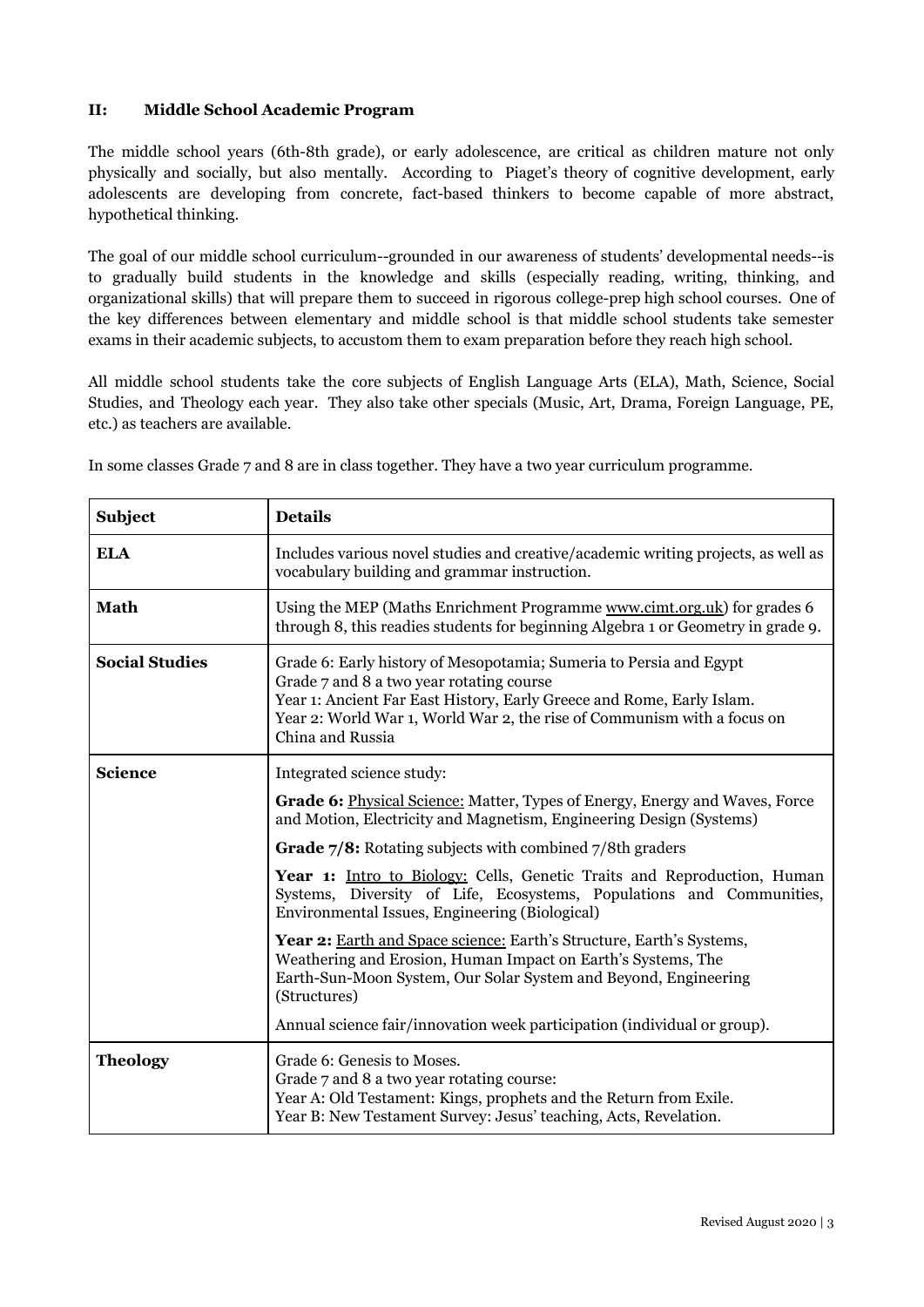# *Specific Course Descriptions*

Course descriptions are handed out by the teachers within the first week of lessons with specific details for *assignments when appropriate. Also many handouts will be made available on the Google Classroom sites.*

# **Students for whom English is a Second Language**

MDIS offers an English support programme for ESL students. This consists of an ESL class (4pds), an ESL Social Studies programme (4pds) and extra teacher support within the Literature Arts programme (4pds). It is expected that further help/tuition is provided from home.

# **III: High School Academic Program | MDIS US Graduation Diploma Requirements**

*To gain a High School Diploma from MDIS you are expected to complete the following credits.\**

| <b>Subject</b>              | Credit | <b>Details</b>                                                                                                                                                                                                                                                                                                                                                                                                                                                    |
|-----------------------------|--------|-------------------------------------------------------------------------------------------------------------------------------------------------------------------------------------------------------------------------------------------------------------------------------------------------------------------------------------------------------------------------------------------------------------------------------------------------------------------|
| English Language Arts (ELA) | 4.0    | For each year of High School with World Literature/Speech, American<br>Literature provided at grade 9 and 10- level, British Literature (AP<br>Literature and composition is an option), Language & Composition (AP<br>Language and Composition is an option) at the grade 11 and 12 level.                                                                                                                                                                       |
| Social Studies              | 3.0    | Students can choose from Asian History, World History and US History.<br>(1 credit of US History is required for US passport holders and<br>students who are planning to study in the US) Students can also<br>choose Introduction to Microeconomics and Macroeconomics (0.5<br>credits each) or AP Microeconomics. AP Macroeconomics is planned to<br>be provided in 2020-2021. A 0.5 credit Comparative Government<br>course is provided for grade 12 students. |
| <b>Mathematics</b>          | 3.0    | The order that Mathematics is taught in is Algebra 1, Geometry,<br>Algebra 2, Precalculus and AP Calculus. Students who are capable in<br>Math and want to do AP Calculus should begin grade 9 with the<br>geometry course                                                                                                                                                                                                                                        |
| Science                     | 3.0    | Biology, Chemistry, Physics (AP Sciences can be taken after or parallel<br>with the required 3 science credits)                                                                                                                                                                                                                                                                                                                                                   |
| World Language              | 2.0    | Two years of the same language** (see points 6and 7 below)                                                                                                                                                                                                                                                                                                                                                                                                        |
| Physical Education/Health   | (1.5)  | Students will do 0.5 credits each year of PE or Health                                                                                                                                                                                                                                                                                                                                                                                                            |
| Theology                    | (2.0)  | Students will do 0.5 credits of a theology course each year                                                                                                                                                                                                                                                                                                                                                                                                       |
| Arts                        | 1.0    | This can come from a range of Art, Drama, Music, Photography or<br>video courses as availability dictates                                                                                                                                                                                                                                                                                                                                                         |
| Electives                   | 2.5    | Teacher aiding, dual enrollment, additional subject credits beyond<br>requirements (eg. Spanish 3), SAT and career guidance.                                                                                                                                                                                                                                                                                                                                      |
| Other requirements          |        | See below (includes service learning hours and annual camp<br>attendance)                                                                                                                                                                                                                                                                                                                                                                                         |
| total                       | 22     | N.B. It is expected that students have a course size of at least the<br>equivalent of 5.5 Cr per year, they can do much more.                                                                                                                                                                                                                                                                                                                                     |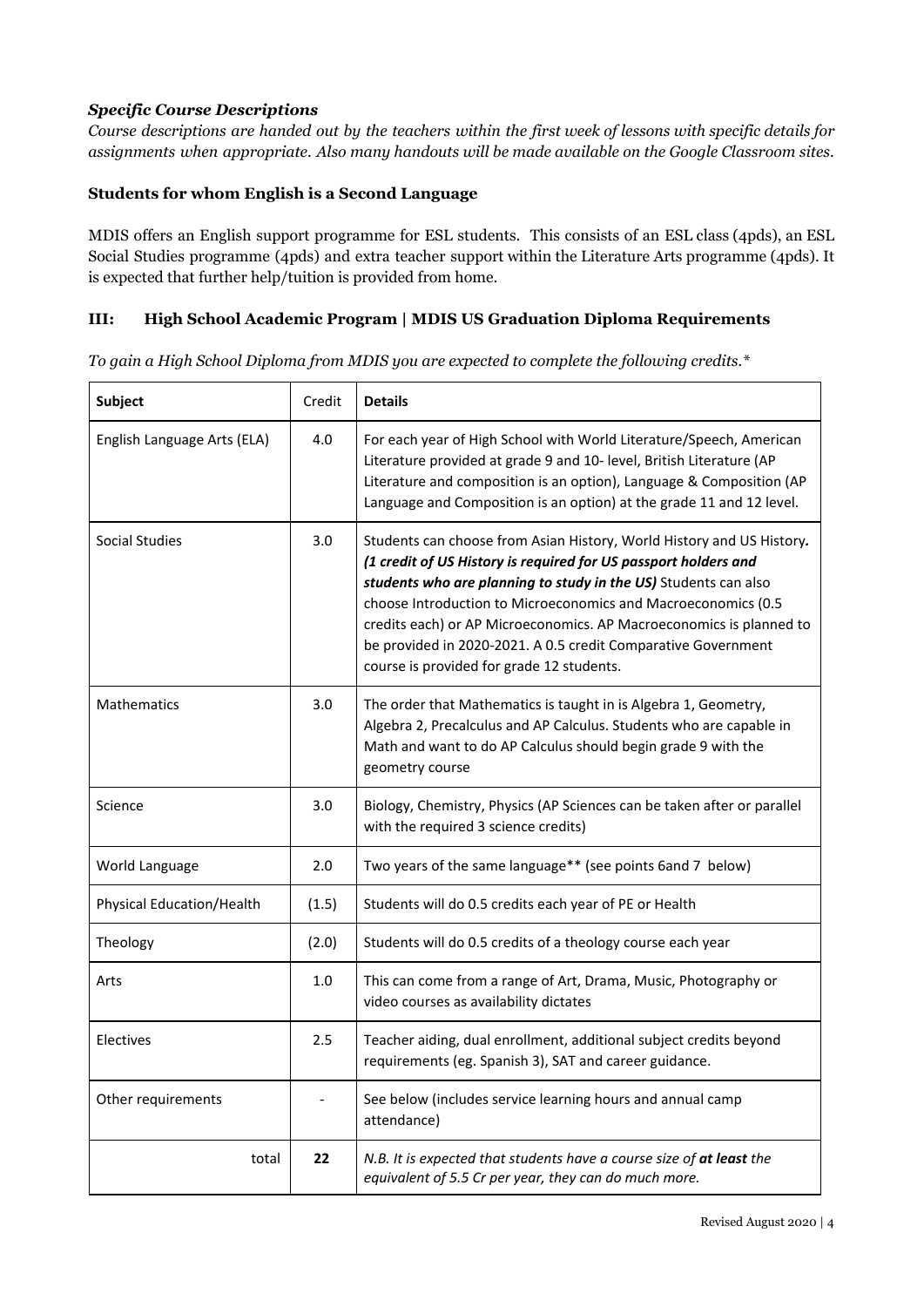\* However: students who are not aiming to do their University years in America or are not planning to attend a university that requires the American High School Diploma may apply in writing to take a slightly different course mix to the one given below, they must state their reasons for this based on the Universities or other courses they are interested in attending. This request will be considered in consultation with student, guardians and with respect to the career path the student is following.

Pass/Fail courses. Students may choose to take ONE pass/fail course (or 1 credit equivalent) each year from the subjects *below* World Language in the table above. The advantage of this is that if a student is not getting good grades in one of these subjects - e.g. they are not good at PE - they will be able to gain the credit for this subject but their GPA will not suffer.

# **Graduation Certificate\* minimum requirements:**

The US Diploma is required if a student is to go to an American University - and for Colleges in other countries that specify the American diploma.

Some students do not intend to go to University or they are going to universities in other countries that have different requirements. They therefore do not need to follow the academic course that is expected for the High School Diploma. For these students we offer the General Diploma. The table for the requirements of a General Diploma are given below.

When a student is going to follow this path they must do so in consultation with the career guidance the school provides, their teachers and their parents/guardians.

| Subject                     | Credit | <b>Details</b>                                                                                                                                                                                                       |
|-----------------------------|--------|----------------------------------------------------------------------------------------------------------------------------------------------------------------------------------------------------------------------|
| English Language Arts (ELA) | 4.0    | For each year of High School, two from grade 9-10 level and two from<br>grade 11-12 level -<br>9/10: World Literature/Speech, American Literature/ESL LA<br>11/12: British Literature, Language & Composition/ESL LA |
| <b>Social Studies</b>       | 2.0    | From any of the Social Studies courses including; History courses,<br>Economics courses (including Business Studies), Comparative<br>Government or Psychology, ESL SS programmes                                     |
| Mathematics                 | 2.0    | Algebra 1, Geometry, Algebra 2 or other mathematics courses as provided.                                                                                                                                             |
| Science                     | 2.0    | Biology, Chemistry or Physics, or any other science programme the school<br>may offer.                                                                                                                               |
| Physical Education/Health   | (1.5)  | Students will do 0.5 credits each year of PE or Health until requirements<br>are met.                                                                                                                                |
| Theology                    | (2.0)  | Students will do 0.5 credits of a theology course each year                                                                                                                                                          |
| <b>Fine Arts</b>            | 1.0    | This can come from a range of Art, Drama, Music, Photography or video<br>courses as availability dictates.                                                                                                           |
| Electives                   |        | A variety of other subjects are provided that the student can choose from.                                                                                                                                           |
| Other requirements          |        | See below IV (includes service learning hours and annual camp<br>attendance)                                                                                                                                         |
| total                       | 20     | Though it is expected that students have a course size of at least the<br>equivalent of $5.5$ Cr per year.                                                                                                           |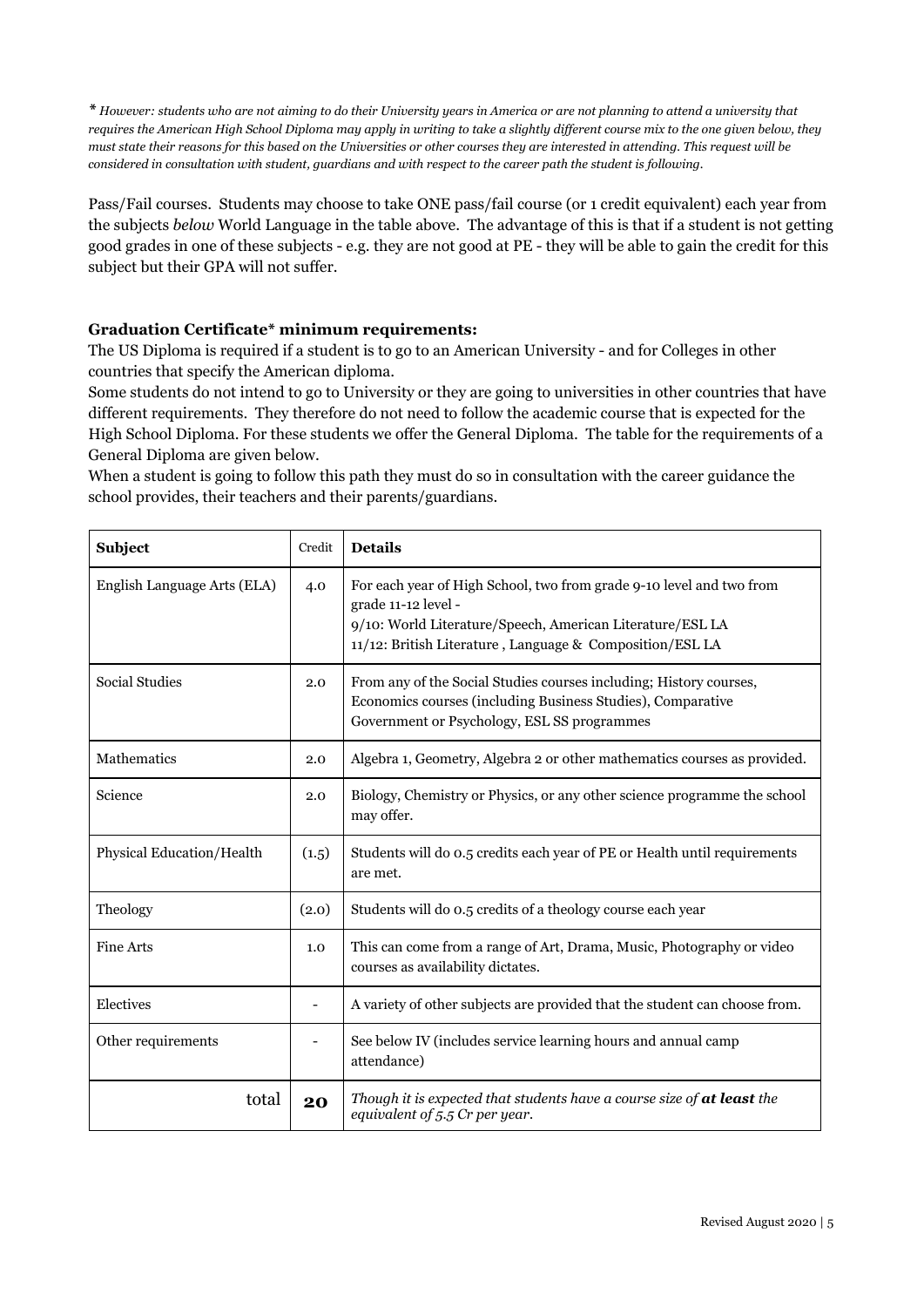# *Specific Course Descriptions*

Course descriptions are handed out by the teachers within the first week of lessons with specific details for *assignments when appropriate.*

# **IV: Other MDIS Graduation Requirements**

- 1. If students are speakers of English as a second language, then enrolling for and passing a **TOEFL** and/or **IELTS** exam with proficiency is very advisable if you are intending to apply for International universities which may require proof of English ability. This is done at the student's own expense and outside of school hours.
- 2. All students in Grades 11-12 need to have taken the **SAT** or **ACT** if applying for US Universities.

# Please note that **MDIS's school code is 671868.**

This code allows MDIS to receive students' SAT, PSAT/NMSQT, PLAN *(the PSAT version of the ACT)*, or ACT scores; receive SAT or ACT publications; and administer PLANs. MDIS students must use this number when registering for either the SAT Program or the ACT Assessment.

If students enter the incorrect code number, copies of their score report will not be sent to MDIS.

- 3. Students are required to participate in the external class programme while attending MDIS. This is the 'school camp' and service-learning component. The MS, HS, and MHS camps are regarded as school days, and attendance will be taken for these dates.
- 4. The Service-Learning requirement is **40 hours** of unpaid service in the community over the four years of High School. Students entering MDIS in 10th, 11th or 12th grade will be expected to account for the same number of hours.
- 5. There are 7 option lines in our school week: 28 periods. Of these students may take "Study Hall" periods to a maximum of 1.5 option lines: 6 periods. During these times the students are expected to be in class studying and will be supervised.
- 6. \*\* Language mastery from non-MDIS and non-transfer credit courses will be awarded only through successfully passing internationally recognized tests. Students wishing to receive credit for academic mastery of a non-English language will need to show their mastery by passing an internationally recognized test for 1 year and/or 2 years of study in the language. Special consultation will need to be made with the Head of Languages about how many credits an exam result will be worth. *It is important to consider this very carefully with the Teacher in Charge of Languages before embarking on such a course of action.*

Students who learn a language from an external source will NOT have a grade entered into their reports or as part of GPA calculations, but the subject will be registered on the students transcript as a Pass and the credit of the course will be part of the schools calculations of credits achieved.

- 7. \*\* Students are permitted to earn their World Language credits in a heritage (natively-spoken) language, if they are completing high school level courses in composition and literature in that language. Students who are attending our school as ESOL students and having a focus on learning English and having studied in their own language prior to coming to MDIS will be exempted from having to learn another language: ESL classes will be considered in place of World language classes.
- 8. Attendance Requirement: Students who become truant are putting themselves at-risk to not graduate 'on-time'. Any student who achieves less than 80% attendance will most likely be required to meet with the Head of School, MS/HS Dean, and their parents, to determine final decision for grade promotion.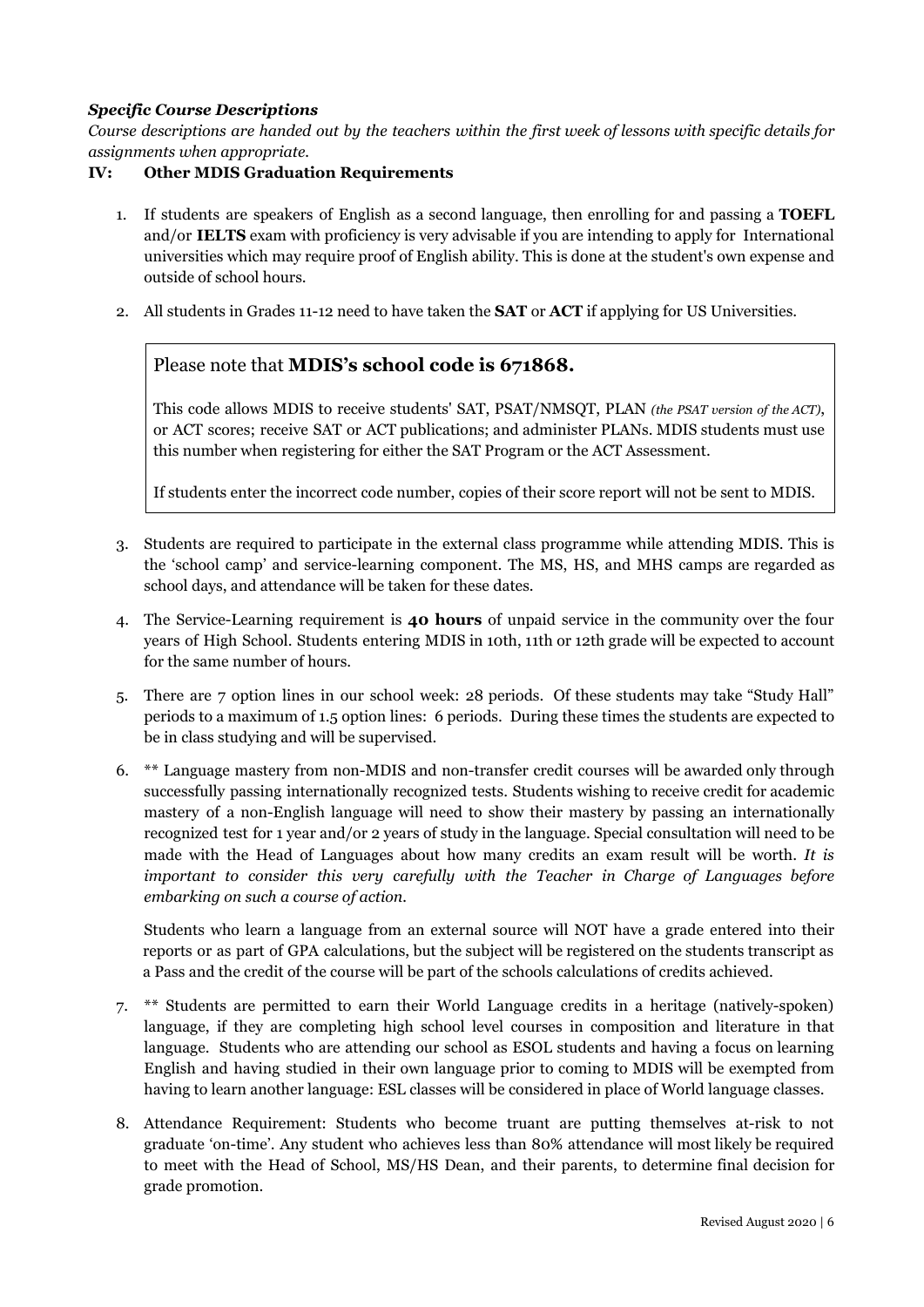9. Attendance days will be shown on the students reports. Absences without adequate excuse will also be tallied in the students reports.

# **V: General University Entry Requirements**

It is important for students to begin their college planning early in their high school career. Since each college establishes its own particular requirements, it is important to follow the guidelines given on the websites of colleges under consideration.

Students considering attending non-US universities are advised to learn the admission requirements of those universities and how standardized examination results are evaluated for admission.

Many European and Korean universities will require multiple AP exams of score 3 or higher for admissions.

Knowing admissions requirements well in advance can help in making appropriate course selection decisions.

The Careers Guidance counselor is available to assist students in planning their college preparatory programs. We have programmed a semester "SAT practice and Careers counselling" course for Grade 12 students in the first semester, and for Grade 11 students in the second semester of our year. In these times students should explore their university options and work on SAT preparation. There will also be visits to the school by representatives of universities and students are encouraged to attend these events.

# **VI: Course Enrollment and Selection**

MS Students will all (with small exceptions) have the same courses as their grade level peers. Lower HS Students (Grades 9-10) can expect to have most of the same classes as their grade-level peers, though there may be exceptions such as advanced mathematics students, arts electives, and external or independent studies. Upper HS Students (Grades 11-12) should expect to have between one to three elective options, though some may not due to missing credits in their distribution. The Upper HS students should attend the Open House at the beginning of their 11th and 12th grade years, and maintain communication with the MHS Curriculum Head in the summer prior, to assure they are assigned to the correct courses before Day One of the new school year.

The following are special guidelines for families requesting non-standard course options:

- I. All HS students are expected to maintain, at a minimum, a 5.5 credit course load each academic year, though many may have a 7 credit load.
	- A. Grades 11 and 12 students will be allowed a study hall period of about an equivalent of once per day if they are on-schedule with credits and distributions, and at the discretion of the Principal and Head of Curriculum.
- II. Students will be allowed to disenroll from, or not enroll in, an MDIS class that has been scheduled for their class/grade in the respective school year if and only if one of A-C is true and D or E is true:
	- A. The request is made within
		- 1. two weeks (of the semester beginning) for a full year / 1 credit class and one week (of the semester beginning) for a semester / 0.5 credit class for students enrolled from the beginning of the school year.
		- 2. one week for students who enroll after the school year has begun.
		- *3. >>> These same timelines apply for courses that begin Semester 2. Requests must be made in Semester 1 by these timelines above.*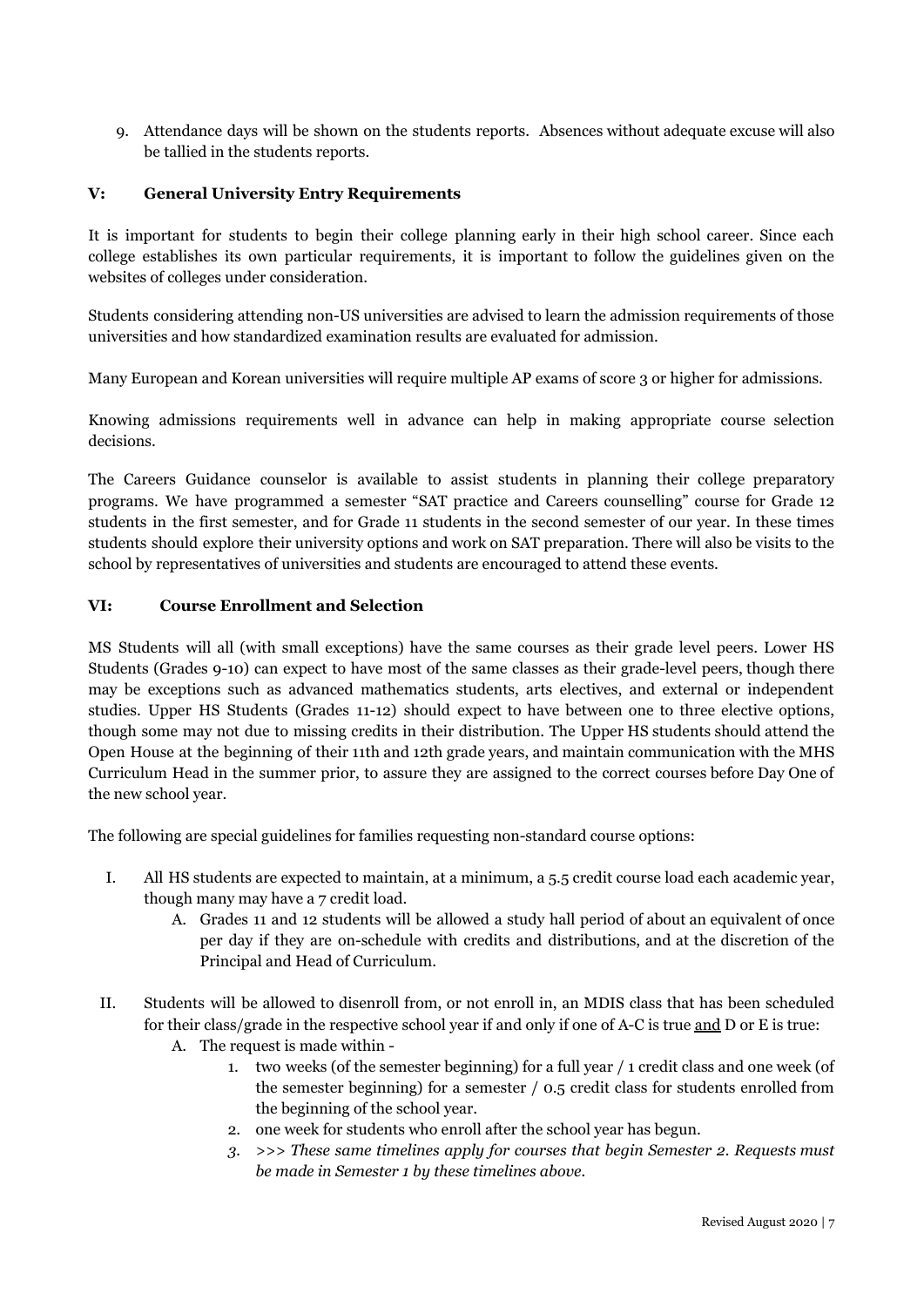- B. The student shows completion of the same course through the transcript from an accredited educational institution.
- C. The student is in grades 11 or 12 and does not need the credits
- D. the class will be replaced by another course (on or off campus) that has been agreed upon between the family, the teacher in charge of that subject and the MHS Head.
- E. There is a faculty member available to facilitate the student's self-study period on campus, and/or the family has made arrangements for the student to be off campus for the completion of the course, acknowledging the family's responsibility for the student while off-campus and their round-trip transportation. Students should not be missing enrolled MDIS classes for off-campus courses.
- III. Additional courses beyond the standard course load may be required for students if they are:
	- A. transferring to MDIS High School (Grades 9-12) from another secondary school and missing required classes or credits taken in prior semesters by their corresponding class at MDIS

B. entering the HS from any ESL Program at MDIS and needing to complete missed credits. *In these cases, we often recommend students take a summer course through an accredited school. Speak with the Head of Curriculum or career guidance counsellor for recommendations.*

- IV. Off-campus courses (including higher education dual enrollments) will be recognized on student transcripts (with appropriate notations) and in subject credit distributions if and only if the course:
	- A. is through an accredited educational institution.
	- B. meets the distribution requirements (e.g. foreign language distribution school offers Spanish but student wants to take Japanese)
	- C. is to substitute a required MDIS class being taught to the student's grade, when the course content is in conflict with the family's values and/or student's maturity
	- D. is not in conflict with the MDIS mission, vision, and core values as determined by the MHS Head of School
	- E. is a physical classroom course, not an online course (for Indian nationals & those planning to attend Indian universities)
- V. Full fees will be assessed for all MHS students.
	- A. Part-time enrollment fees will not be granted.
- VI. Families choosing (as personal choice or preference) to take a class off-campus will still be assessed full fees.
- VII. Costs of off-campus/non-MDIS courses will only be covered by MDIS when the student:
	- A. has not received any scholarship from MDIS for the applicable school year (unless it is a required course not offered on campus), AND
	- B. is in grades 11 or 12, AND
	- C. needs a subject distribution for graduation, and the course is not scheduled to be taught in the student's standard timeline for graduation (i.e. student is completing grade level requirements at a rate of two full semesters each year), AND
	- D. has been enrolled in the most economical of the accredited options (with an appropriate timeline within the school year's calendar), based on the recommendation of the MHS Head of School and MHS Curriculum Head.
- VIII. All requests will be negotiated on a case-by-case basis, including a conference with the family in consultation with the principal and teachers involved.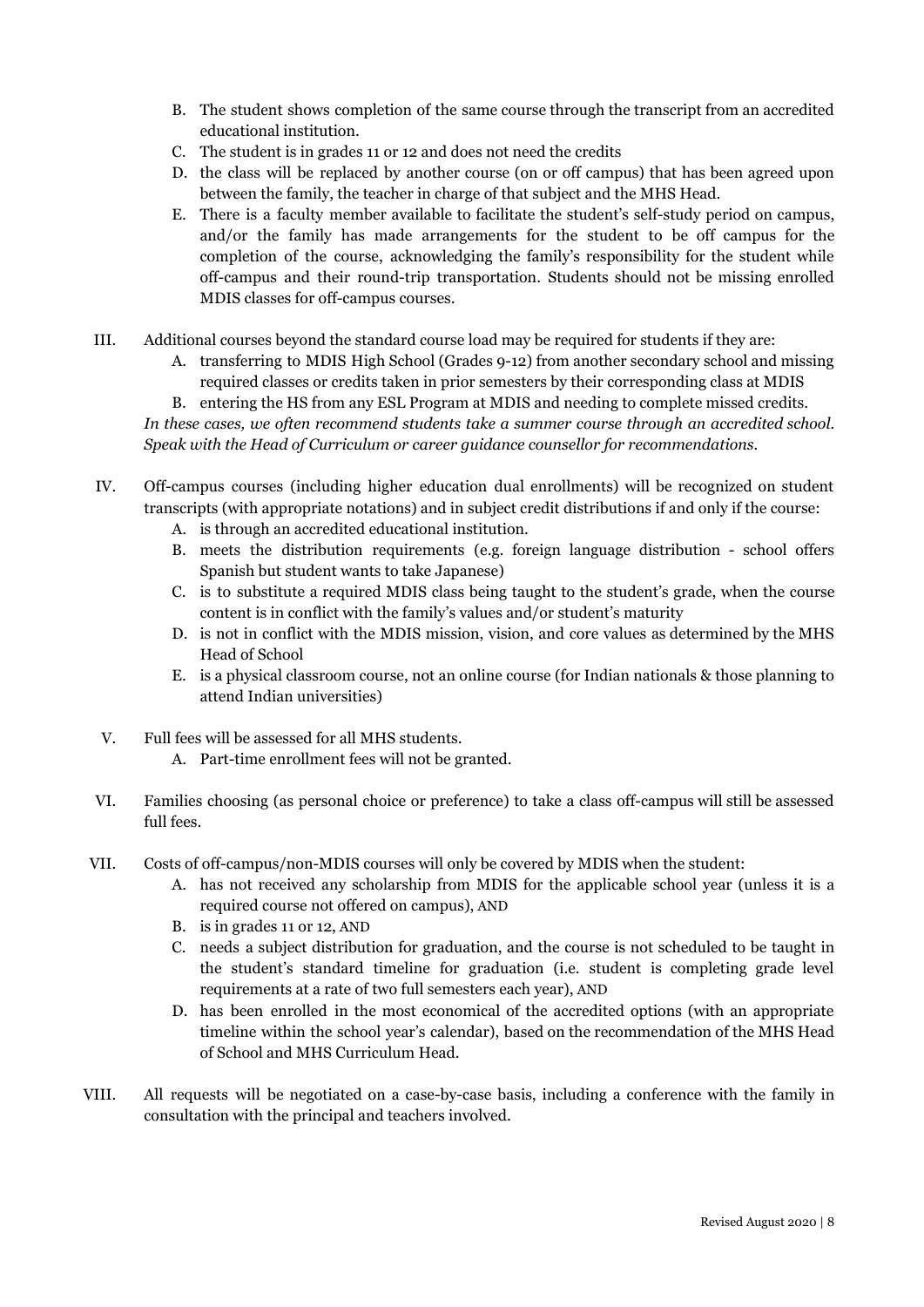# **VII: Sequence of Core Courses**

Ideally courses are taken in this order (the sequence may differ according to availability of course offerings in that academic year):

|                | Grade 9                         | Grade 10                 | Grade $11***$                                                              | Grade 12                                                                           |
|----------------|---------------------------------|--------------------------|----------------------------------------------------------------------------|------------------------------------------------------------------------------------|
| Math           | Algebra 1 or<br>Geometry        | Geometry or<br>Algebra 2 | Algebra 2 or<br>Pre-Calculus                                               | (AP) Calculus (optional)                                                           |
| <b>Science</b> | Biology*                        | Chemistry*               | Physics                                                                    | AP sciences (optional)                                                             |
| English        | World Literature &<br>Speech    | American<br>Literature   | British Literature<br>(AP Literature and<br>Composition prep<br>available) | Advanced Language and<br>Composition<br>(AP Language and<br>Composition available) |
| Social Studies | South and East<br>Asian History | World History            | <b>American History</b><br>AP Microeconomics<br>Psychology                 | <b>Comparative Government</b><br>(Semester course)                                 |

\*In order to have more timetable flexibility we provide Chemistry to both grades nine and ten in one year and Biology to both grades nine and ten the next year. In 2019-20 Biology is being provided. \*\* There is flexibility about when these subjects can be done: grade 11 or 12

# **VIII: Homework, Assignment and Test Policies**

Homework is assigned to aid in the development of individual study/inquiry/skill, to support classroom learning, and to promote extended learning. It should not be used to introduce complicated material that requires teacher direction.

Other objectives of homework include helping students develop a sense of responsibility, learning to research and involving parents with their child's work and progress. With these purposes in mind, the following are guidelines that the MDIS staff will follow when assigning homework:

Homework Timing Guide (*for a student of average ability*):

**Grades 6-8**: 1 to 1.5 hrs per day (approx. 10 hrs per week) - or around 20 min per subject on average.

**Grades 9-10**: up to two hours per evening..

**Grades 11-12**: up to three hours per evening.

*Note: Students may take varying amounts of time to complete homework based on their English language* level and other individual abilities/work habits (i.e. some students may take 15 minutes and others 1 hour *to complete the same homework assignment). If parents see their child has worked beyond a reasonable* time on any piece of homework they should write a note on their child's work or their homework diary to this effect. The teacher then will not mark that students homework as incomplete. If this situation occurs *regularly please contact the teacher and discuss the matter.*

# **Late Submission of Assignments for MHS**

# **Asking for an extension**

Teachers should be signaling Summative Assessments well ahead. (Two weeks).

If a student is feeling they are not ready to do an assessment they must ask their parent (guardian) to write to the teacher concerned with the reasons for a later request. This request must come three days (or more) before the time the assessment is due/will be done.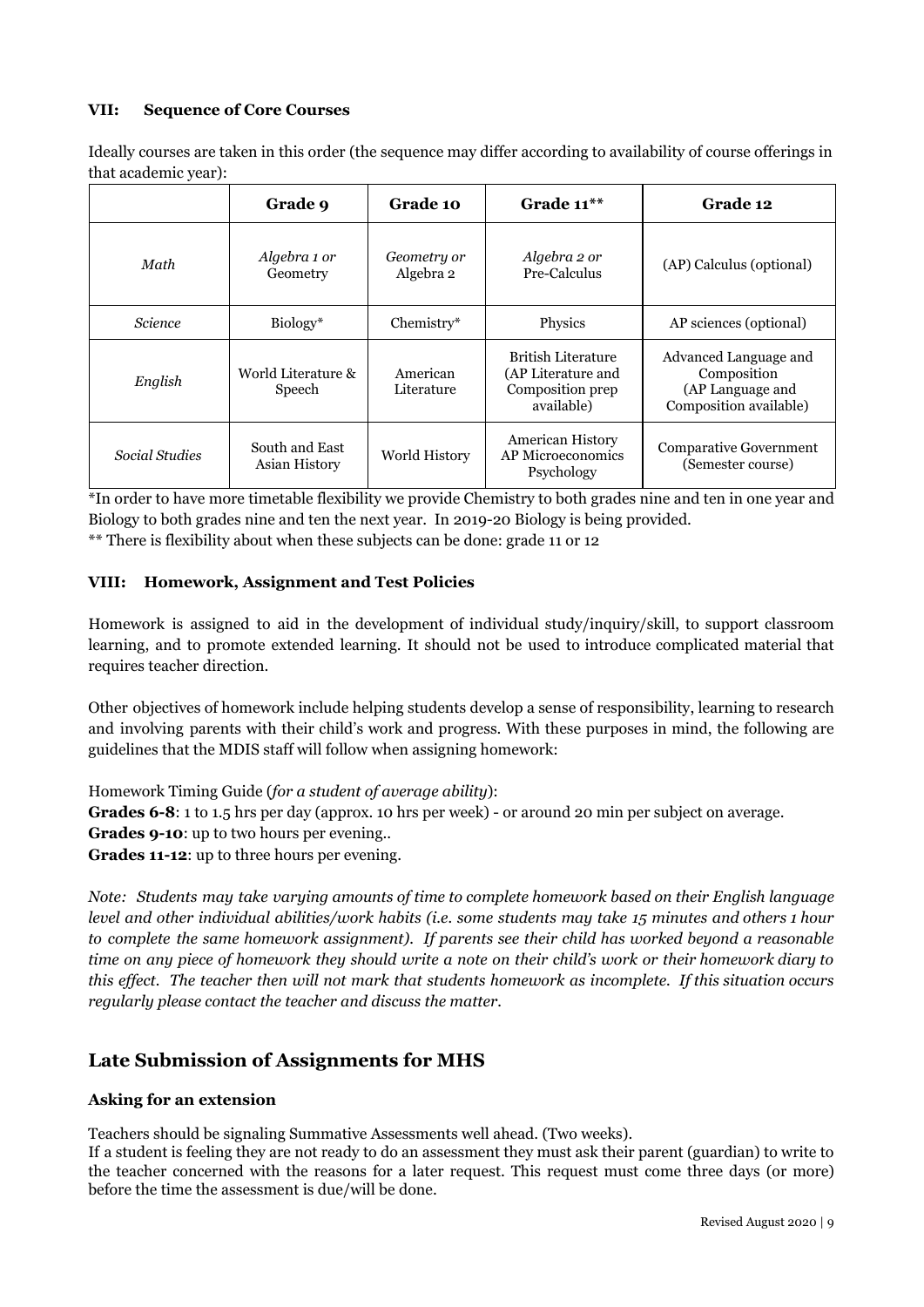Requests must be cc'd to the Head of MHS: Ms Thomson.

The request will be considered and the answer should get back to the student and parent the next day. There is no certainty that the request will be accepted but the circumstances will be carefully considered.

Where a request is accepted, the assessment due date can be delayed for up to a week.

### **When summative assessment work is handed in late and no permission has been granted**

When a due date has passed and a student has not handed in work:

- The teacher must email the student and their parent within 24 hours to say that the work is late
- The student has a further week to complete the work and hand it in.
- The students final mark for this assignment will go down one grade. (e.g. "A" goes down to a "B")
- If the student does not complete the assignment by the end of seven days after the due date then the assignment is too late and will not be graded.

### **Tests and in-class assessments that are missed due to absences**

If a student finds that they cannot do a test or in-class assessment due to sickness or similar event, then a parent must inform the school before the assessment was to be taken. The reason for the absence must be major (for example: sickness, death in the family) or the students final mark will go down one grade. Non-major reasons are: doctor's appointments, family events such as birthdays, visitors, headaches, tiredness, stress.

Students who do not turn up for tests and the parent has not emailed in a reason or if the reason is not convincing will immediately lose a grade (e.g. An A goes down to a B).

When a student is absent from an assessment (whether permission has or has not been obtained) they must immediately create a time with the teacher for the assessment to be done. The onus is on the student to talk to the teacher about creating a time.

#### **Missing exams**

The student is not allowed to miss an exam unless the reason is major. Certification must accompany such a situation, the school has the right not to accept the reasons if they do not think they are well founded enough. Parents should inform the school as soon as possible if a child is not able to come to an exam. In this situation the school may choose to assess a grade for the student based on Summative assessments, or they will organise for the student to do the exam at a later date.

#### **Not handing in minor assessments such as small homework assignments.**

For non-submission of formative assessments - which may be merely daily homework assignments or maybe more major assessments designed to help the students grow in skills and knowledge (rather than assess skills and knowledge):

● How these affect a students grade will be at teacher discretion. These are less likely to be rigorously graded, but non-submission is serious and students will find their formative assessment grades will dwindle if work is not handed in.

# **Cheating and plagiarism**

For any summative assessment where it has been found that a student has copied another student's work, then both students' grades will be immediately cancelled - unless the student who has been copied from can convincingly show that they were blameless.

Where a student has plagiarized, their grades for that assessment will immediately be cancelled.

# **IX: Grading & Grade Point Average (GPA)**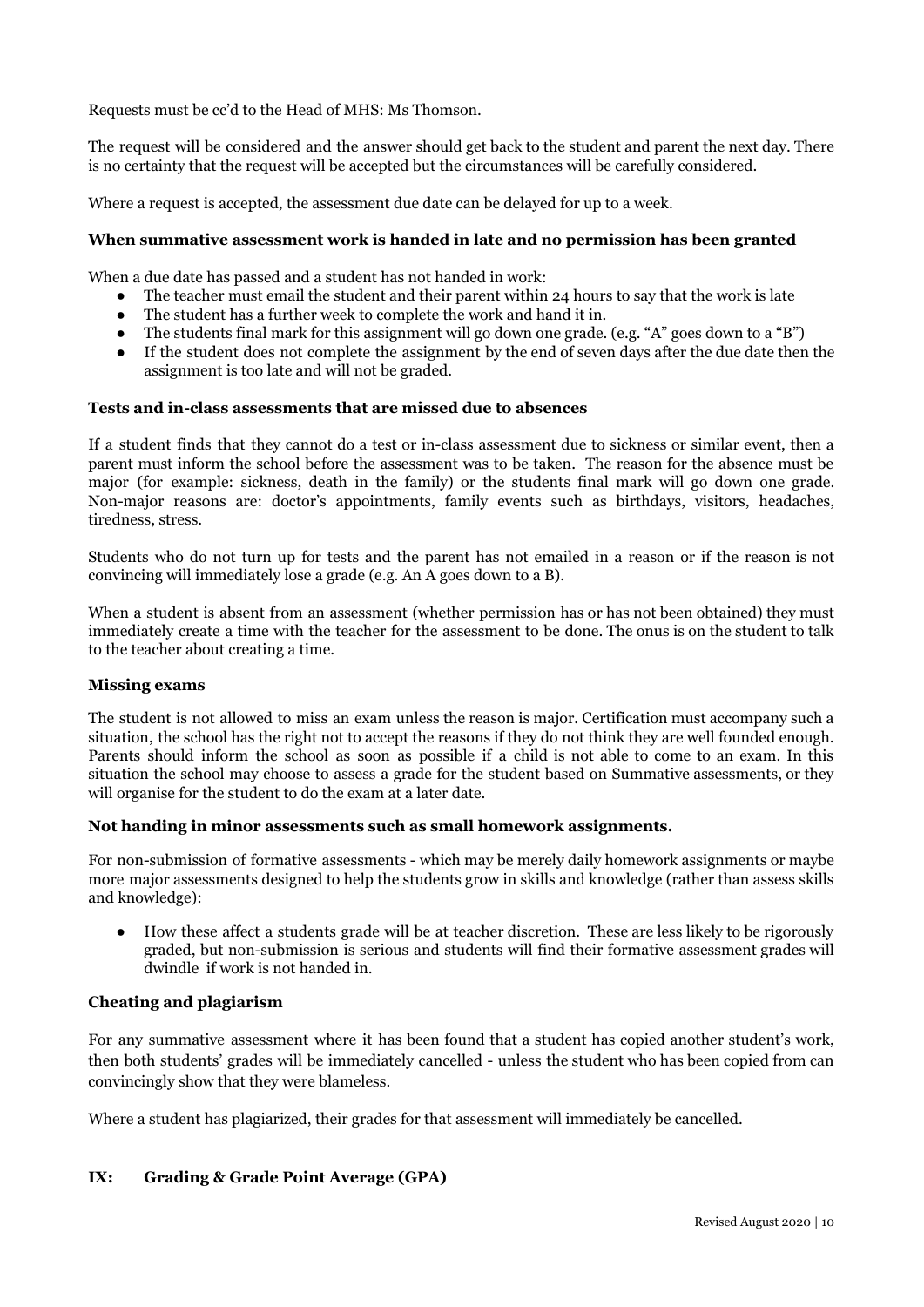Grading in MHS is based on a **description** and then from this description flows the letter grade, the GPA reference and the percentage. *The percentage is NOT the focus - it is merely a way of making calculations easier.*

| Description of grade levels:<br>Teachers focus on this description when grading the student<br>work, NOT the marks gained.<br>Summative assessments are set so that students can display whether they are<br>working at an A B or C level with different types of questions for each of these<br>levels      | Grade<br>range              | <b>GPA</b><br>weighting<br>(Not referring<br>to AP or<br>Honors<br>courses) | %<br><u>reference</u>       |
|--------------------------------------------------------------------------------------------------------------------------------------------------------------------------------------------------------------------------------------------------------------------------------------------------------------|-----------------------------|-----------------------------------------------------------------------------|-----------------------------|
| Understanding of the content and skills of the unit are broad and<br>deep. Able to combine the different elements of the course<br>effectively to solve complex (within the scope of the level of<br>learning) problems                                                                                      | $A^+,$<br>A,<br>$A-$        | 4<br>4<br>3.8                                                               | 97-100%<br>93-96%<br>90-92% |
| Understanding of the content and skills is broad or deep.<br>Students have a solid grasp of the content and skills that have<br>been taught.                                                                                                                                                                 | $B+,$<br><b>B</b> ,<br>$B-$ | 3.5<br>3<br>2.8                                                             | 87-89%<br>83-86%<br>80-82%  |
| Students show a good understanding of the straightforward<br>content and skills taught in the course. There is little depth and<br>there are patches in knowledge and understanding.                                                                                                                         | $C_{+}$<br>C,<br>$C-$       | 2.5<br>$\overline{2}$<br>1.8                                                | 77-79%<br>73-76%<br>70-72%  |
| Students are able to do work correctly and show understanding of<br>the skills and the content of the course - but only with teacher<br>support or extra scaffolding.                                                                                                                                        | $D^+,$<br>D                 | 1.5<br>1                                                                    | 67-69%<br>63-66%<br>60-62%  |
| Below this level is considered a Fail                                                                                                                                                                                                                                                                        |                             |                                                                             |                             |
| Students complete requirements with teacher help and extra<br>scaffolding, but their understanding and/or skills are very patchy<br>and limited. OR Students show understanding (even good<br>understanding) but have not quite completed enough work to<br>meet the lowest criteria.                        | E/F                         | 0                                                                           | 50-59%                      |
| Students complete some requirements with teacher help and<br>extra scaffolding, but their correct understanding and/or skills<br>are very patchy and limited. OR Students show understanding<br>(even good understanding) but are still some way from completed<br>enough work to reach the lowest criteria. | E/F                         | 0                                                                           | 40-49%                      |
| Students may complete some work but very little is done, OR<br>work is mostly incorrect.                                                                                                                                                                                                                     | E/F                         | $\mathbf 0$                                                                 | 30-39%                      |
| Work is not handed in.<br><b>OR</b><br>The work contains plagiarism.                                                                                                                                                                                                                                         | E/F                         | 0                                                                           | 30%                         |
| We do not award arades from 0 up to 20%. This is so that assessments where the student has not done well, or has failed to hand in                                                                                                                                                                           |                             |                                                                             |                             |

*We do not award grades from 0 up to 29%. This is so that assessments where the student has not done well, or has failed to hand in work, do not unduly bias the final grade toward that one (or more) assessment(s). The important thing is to look at the description, not the percentage.*

*e.g. Looking at the simplest scenario of two assessments where one is an A at 100%, the other assessment has not been handed in. In grading the latter at 0% the person's overall grade is 50%: E/F.*

*In grading the second at 30% the person's overall grade is 65%: D.*

*This latter grade at least slightly reflects that one assessment was not a fail.*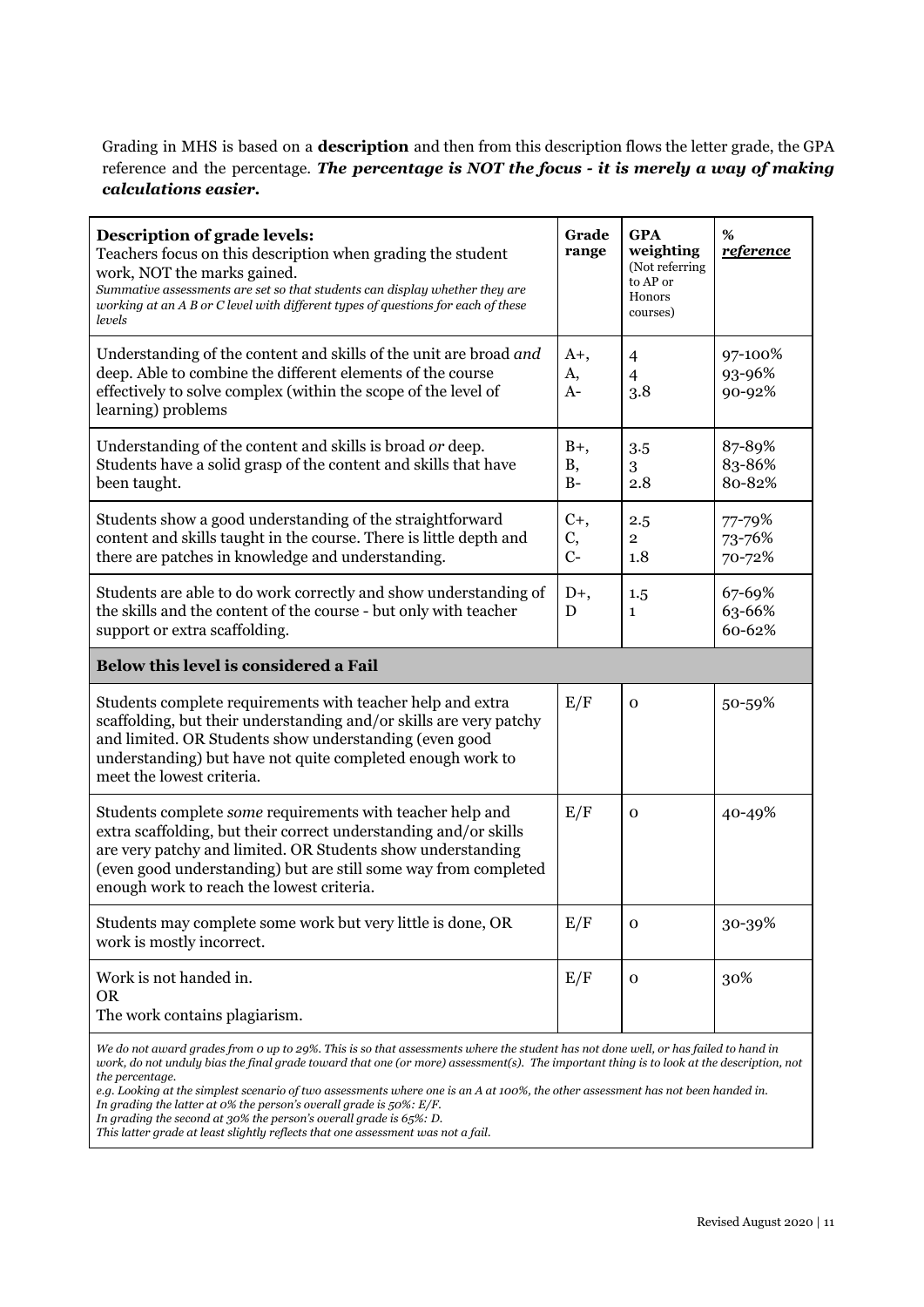For calculating GPA we use the 4 point GPA scale, but we include + and - with these grades. Please see the table below for the grade that corresponds to a percentage. GPA is calculated each semester according to credit-worth of each course. Most full year courses are 1 credit, and most half-year courses are ½ credit. As an example, an A (4.0) in a year long, 1 credit course would have twice as heavy of a weight as a B (3.0) in a half-year, ½ credit course. Therefore, the GPA of these two classes would be 3.667 (*not 3.5)*.

| <b>Letter Grade</b> | Percentage     | 4.0 Scale    |
|---------------------|----------------|--------------|
| $A+$                | $97\% - 100\%$ |              |
| A                   | $93\% - 96\%$  |              |
| $A-$                | $90\% - 92\%$  | 3.8          |
| $B+$                | 87% - 89%      | 3.5          |
| B                   | 83% - 86%      | 3            |
| $B-$                | 80% - 82%      | 2.8          |
| $C+$                | 77% - 79%      | 2.5          |
| C                   | 73% - 76%      | $\mathbf{2}$ |
| $C-$                | 70% - 72%      | 1.8          |
| $D+$                | $67\% - 69\%$  | 1.5          |
| D                   | $60\% - 66\%$  | 1            |
| F                   | $0 - 59%$      | Ω            |

For an AP or AP prep courses the letter/percentage scale is as follows:

| <b>Letter Grade</b> | <b>Percentage</b> | <b>Weighted 5.0 Scale</b><br>(ONLY for -<br><b>AP/Honors courses)</b> |
|---------------------|-------------------|-----------------------------------------------------------------------|
| $A+$                | $97\% - 100\%$    | 5                                                                     |
| A                   | $93\% - 96.9\%$   | 5                                                                     |
| $A-$                | $90\% - 92.9\%$   | 4.8                                                                   |
| $B+$                | 87% - 89.9%       | 4.5                                                                   |
| B                   | $83\% - 86.9\%$   |                                                                       |
| $B-$                | $80\% - 82.9\%$   | 3.8                                                                   |
| $C+$                | 77% - 79.9%       | 3.5                                                                   |
| C                   | 73% - 76.9%       | 3                                                                     |
| $C-$                | 70% - 72.9%       | 2.8                                                                   |
| $D+$                | $67\% - 69.9\%$   | 2.5                                                                   |
| D                   | $63\% - 66.9\%$   | $\overline{2}$                                                        |
| D-                  | $60\% - 62.9\%$   | 1.5                                                                   |
| E/F                 | $0 - 59.9%$       | $\Omega$                                                              |

GPA is calculated by dividing a student's summed grade for all their subjects by the number of credits they have completed; with the exception of the courses students have allocated as pass/fail.

# **X: High School Transfers**

If a student transfers from another high school mid-year with up to a quarter of a full year course "missing" in their transcript for the most recently enrolled term (before Quarter 2 or Quarter 4), the student may receive credit by passing the final semester exam (in Quarter 2 and in Quarter 4, respectively). This is subject to the student having satisfactory attendance for the semester, at both the prior school and their new term at MDIS.

All previous school transcripts must be submitted to MDIS before the start of the school term. Transfer students will have same graduation requirements as stated in Sections III and IV of this Curriculum Guide.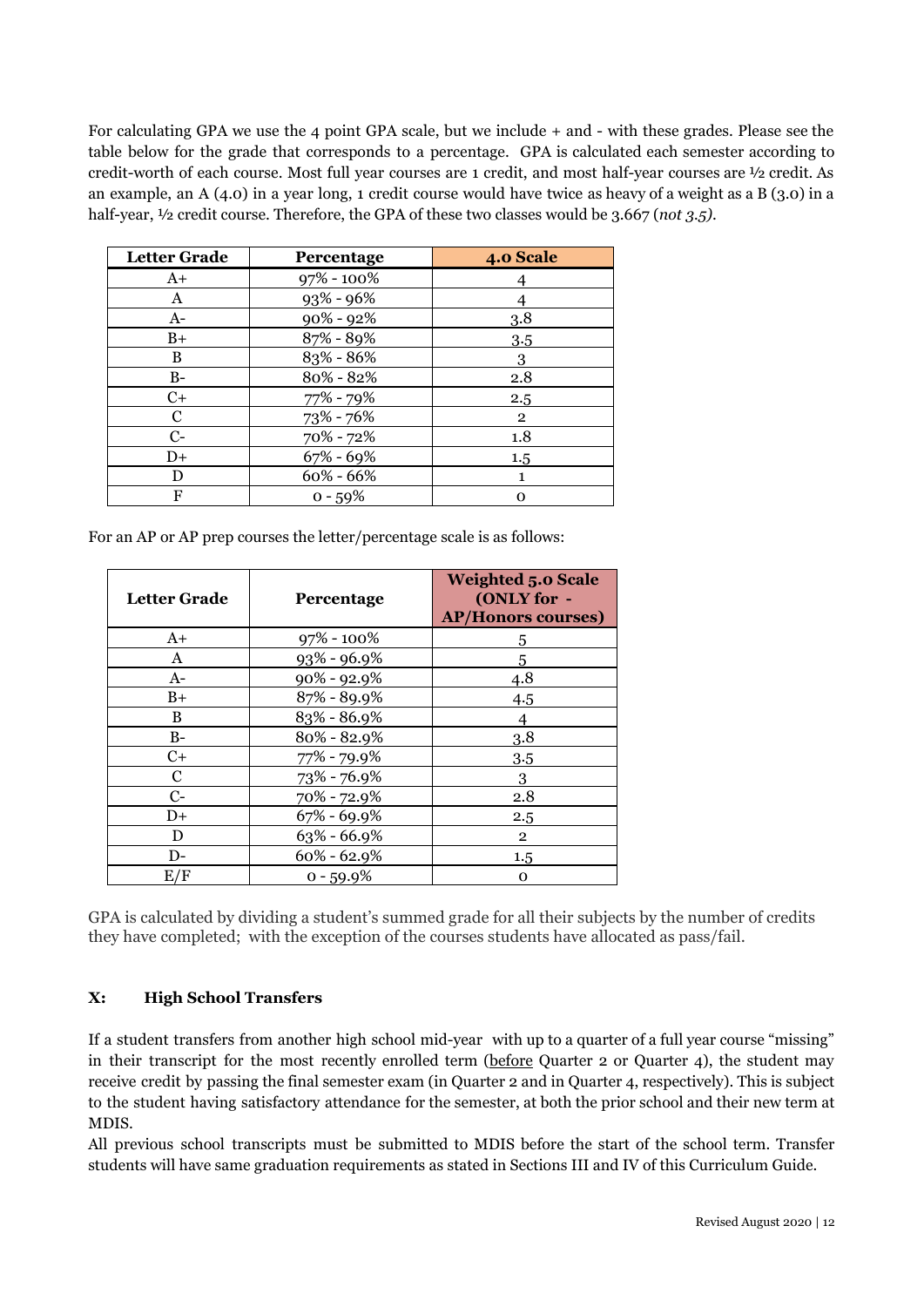# **XI: Semester Examinations**

School exams count for 25% of the final grade (except for some courses such as visual arts, PE and such like) for grades 8 through 12. They count as 20% for grade six and seven students. Semester 1 Exams are typically held in late December, while Semester 2 Exams are taken in mid-May.

Sometimes, if a student has failed an exam that proves necessary for the student to pass the semester, the teacher will allow the student to study again for the exam over the holiday. The student may then re-sit the exam in the first week of returning to school in the new semester. If the new grade proves to be high enough for a pass, then the student will receive a passing grade for the course.

# **XII: External Exams**

# **Measures of Academic Progress (MAP) Test:**

From 2003 to 2014, MDIS successfully used the Stanford Achievement Tests Series (Stanford 10) as a third-party, external assessment program, monitoring the progress of our students and instruction, in comparison with American curriculum schools - in the US and abroad. These were retired in 2014 for an assessment program that better fit the changing needs of MDIS.

In 2015, MDIS adopted the Northwest Evaluation Association's (NWEA's) Measures of Academic Progress (MAP) assessment program. MAP is standards-based, and measures student growth in Math, Reading, and Language. MAP is now a widely-used assessment tool across international schools, and provides for ease of reporting when families experience the need to move between school communities.

MDIS will administer the MAP Tests twice a year, for Kindergarten through Grade 12, in Quarter 1 and in Quarter 4.

# **Advanced Placement (AP) Exams:**

The Advanced Placement (AP) exams are college-level examinations used by many US universities/colleges for granting college credit and/or waiving courses. The APs are increasingly used in other countries as part of the admissions process. A score of 4 or 5 (and possibly a 3) on an examination may earn the student course credit or advanced standing upon entering college. However universities around the world have a variety of requirements, for some AP courses are a requirement and in others they are not.

We recommend that students in Grade 11 take one or two AP courses and that students in Grade 12 take two or three AP courses. Currently MDIS has approval from the AP board to provide Calculus, MicroEconomics, Chemistry and Literature AP courses. We have not yet put in a proposal to the AP board for the other AP courses we provide but are planning to do this.

AP Exams are administered in the first two weeks of May.

MDIS is a registered testing center for the AP exams, and registration opens in February/March.

# **Preliminary Scholastic Assessment Test (PSAT):**

US students who are planning to return to the US are highly encouraged to take this exam in their junior (Grade 11) year. Grades 9-11 students should consult with the High School Dean if interested in the PSAT.

Do note that it is only your junior year PSAT scores that are considered for the National Merit Scholarship (limited to US Citizenship and US Permanent Residents).

The PSAT/NMSQT is administered in October. MDIS is a registered testing center for the PSAT exams.

# **Scholastic Aptitude Test (SAT) - Reasoning and Subject Tests:**

Accepted by all and required by many US, Canadian, and UK colleges as part of the admissions process. Khan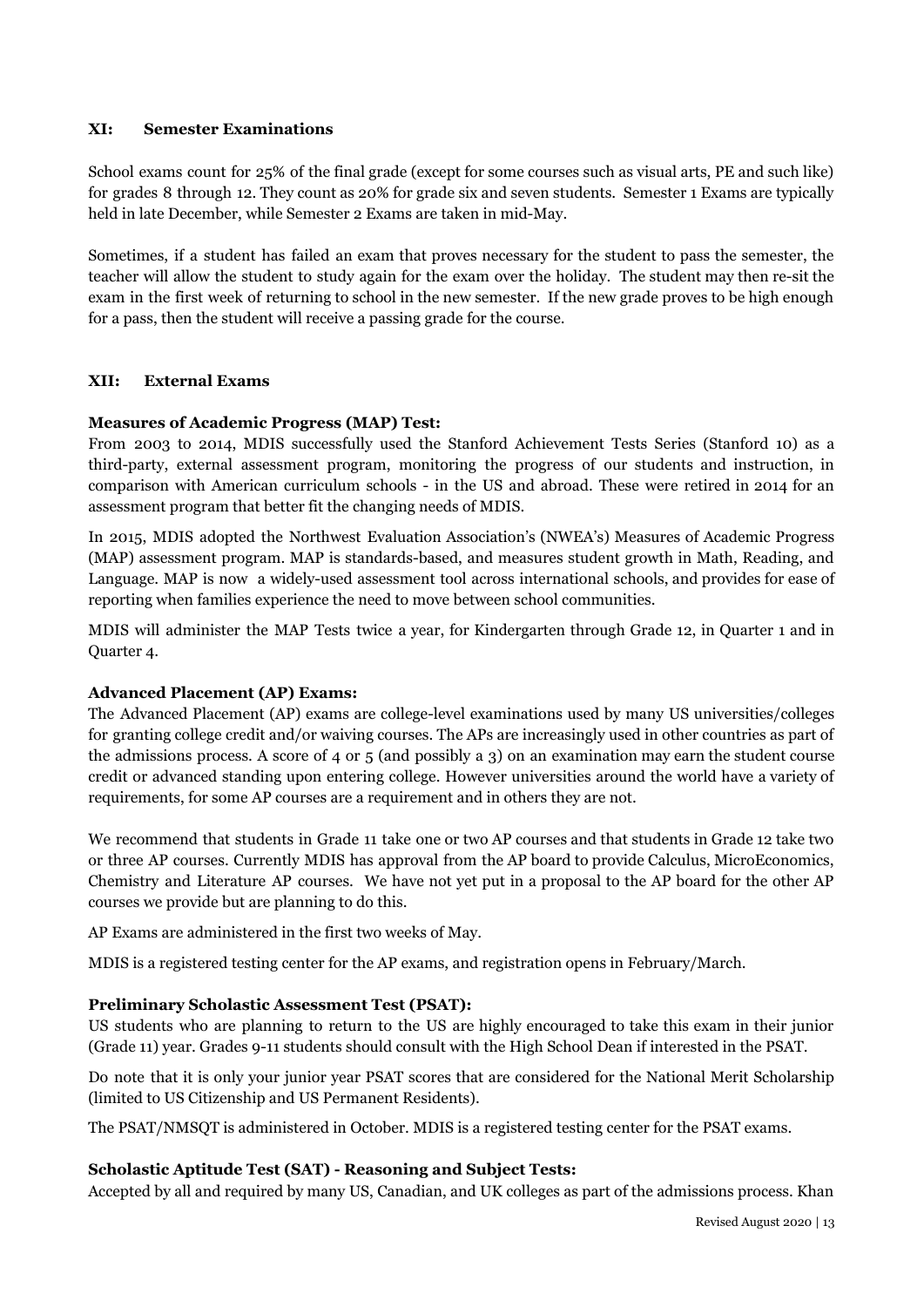Academy offers a free online study portal: <https://www.khanacademy.org/sat>.

The SAT is administered six times throughout the school year. MDIS is a registered testing center for the SAT exams; consult with the High School Dean for registration dates.

# **American College Testing (ACT):**

Required by many US colleges and some UK universities as part of the admissions process.

The ACT is administered six times throughout the school year. Students should view: <http://www.act.org/content/act/en/products-and-services/the-act/taking-the-test/test-center-locator.html> for a local testing center.

# **Test of English as a Foreign Language (TOEFL):**

TOEFL is required for US universities admission to all passport holders of countries in which English is not the official language. Many international universities also require TOEFL scores, including Australian and UK institutes. The paper-based test is being phased out, and students should be prepared to test online. Testing centers can be found here: <https://www.ets.org/bin/getprogram.cgi?test=toefl>.

# **International English Language Testing System (IELTS):**

IELTS is required for Canadian universities admission to all passport holders of countries in which English is not the official language. Many international universities also require IELTS scores, including Australian, New Zealand, and UK institutes. Students should register for the IELTS Academic Test. Testing centers can be found here: [https://www.ielts.org/book-a-test/find-a-test-location.](https://www.ielts.org/book-a-test/find-a-test-location)

# **Diploma de Español Lengua Extranjera (DELE):**

The DELE is an internationally recognized assessment of Spanish language proficiency. It is an official qualification via The Spanish Ministry of Education and Science with permanent validity. Examinations are held in April, May, July, October and November. MDIS students test at Instituto Cervantes New Delhi under the guidance of our Spanish Faculty.

# **XIII: Technology in the Classroom (BYOD and Google Classroom)**

MHS Students are required to bring their own laptops or iPads to school for use in class. Many Grades 7-12 classes will be online at a 1) Google class website or at 2) Google Classroom through secure class codes. Students should sign up for Google Classroom within the first day of starting school - the teachers will supply students a class code for each subject. A letter and Code of Conduct regarding using the BYOD program at MDIS will need to be signed by students and parents. Terms and conditions apply that relate to sensible and common sense use. Abuse of the system will not be tolerated.

# **XIV: Plagiarism and copying from another student**

Plagiarism is stealing other authors' words or ideas and presenting them as your own. Teachers have guidelines for students on how to avoid plagiarism--in short, by paraphrasing, by using quotation marks when they do use someone else's words, and by always recording bibliographic information for every piece of information they collect so that they can cite where the ideas in their papers come from. Intentionally plagiarizing another person's work is a Level 3 Discipline offense at MDIS - avoid it at all cost! When a student is discovered to have plagiarised:

Middle School

1. The first time a student is caught plagiarising or copying from another student's work they (*and* the student whose work was copied from) will have an interview with the subject teacher and the Head of MHS. They will be explained how serious plagiarising/copying is, their parents will be sent a letter to explain the seriousness of what has occurred. There will be an after-school detention where the